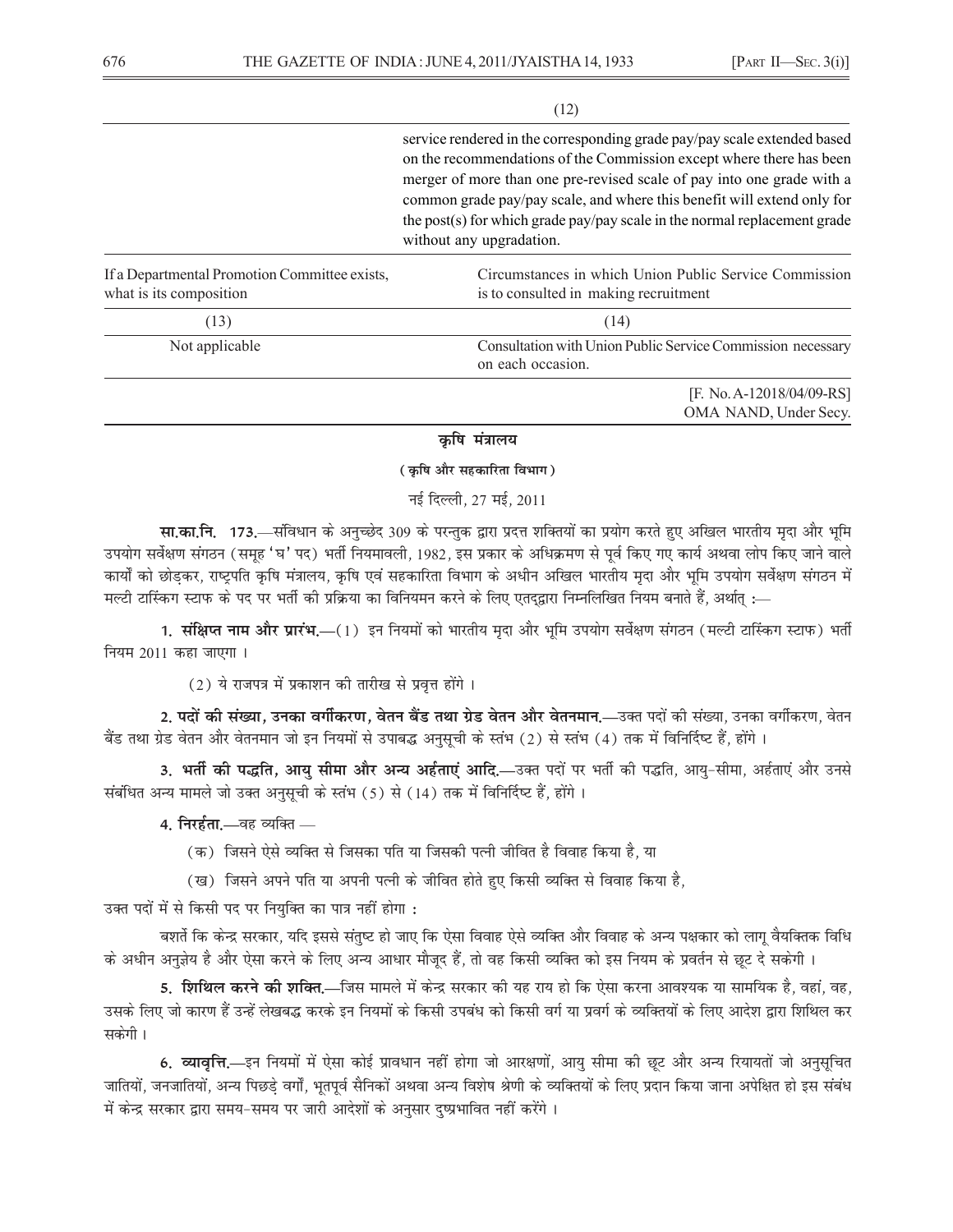|                    |                                                                                      |                                                                 |                                                                       | अनुसूची                        |                                                                                                                           |                                                                                                                                                                                                                                                                                                                                                                                                                                                                                                                                                                                                                                              |
|--------------------|--------------------------------------------------------------------------------------|-----------------------------------------------------------------|-----------------------------------------------------------------------|--------------------------------|---------------------------------------------------------------------------------------------------------------------------|----------------------------------------------------------------------------------------------------------------------------------------------------------------------------------------------------------------------------------------------------------------------------------------------------------------------------------------------------------------------------------------------------------------------------------------------------------------------------------------------------------------------------------------------------------------------------------------------------------------------------------------------|
| पद का<br>नाम       | पदों की संख्या                                                                       | वर्गीकरण                                                        | वेतनमान                                                               | चयन पद<br>है या गैर-<br>चयन पद | केन्द्रीय सिविल<br>सेवा (पेंशन)<br>नियमावली, 1972<br>के नियम 30 के<br>तहत सेवा के<br>बढ़े हुए वर्षों का<br>लाभ ग्राह्य है | सीधी भर्ती के लिए आयु-सीमा                                                                                                                                                                                                                                                                                                                                                                                                                                                                                                                                                                                                                   |
| (1)                | (2)                                                                                  | (3)                                                             | (4)                                                                   | (5)                            | (6)                                                                                                                       | (7)                                                                                                                                                                                                                                                                                                                                                                                                                                                                                                                                                                                                                                          |
| बहु कार्य<br>स्टाफ | $95 \,\mathrm{g}$ (2011)<br>*(कार्यभार पर<br>निर्भर करते हुए<br>परिवर्तन के<br>अधीन) | सामान्य केन्द्रीय<br>सेवा समूह "ग"<br>अराजपत्रित,<br>अननुसचिवीय | वेतन बैंड 1,<br>(रु. 5200—<br>20,200)<br>तथा ग्रेड वेतन<br>$1800$ रु. | लागू नहीं                      | लागू नहीं                                                                                                                 | आयु 18 से 25 वर्ष के बीच<br>टिप्पणी : आयु सीमा निर्धारित<br>करने की निर्णायक तारीख भारत<br>में रहने वाले उम्मीदवारों से आवेदन<br>प्राप्त करने की अंतिम तारीख होगी<br>(न कि असम, मेघालय, अरुणाचल<br>प्रदेश, मिजोरम, मणिपुर, नागालैंड<br>त्रिपुरा, सिक्किम, लद्दाख, जम्मू व<br>कश्मीर राज्य, हि. प्र. के लाहौल एव<br>स्पीति जिले तथा चम्बा जिले के पांगी<br>उप प्रभाग, अं.नि.द्वी.स. तथा लक्षद्वीप<br>के उम्मीदवारों के लिए निर्धारित अंतिम<br>तारीख)<br>यदि रोजगार कार्यालय के माध्यम से<br>भर्ती की जाती है तो आयु-सीमा<br>निर्धारित करने की निर्णायक तारीख<br>वह होगी जब तक रोजगार कार्यालय<br>से नाम प्रस्तुत करने के लिए कहा<br>जाता है । |

| सीधी भर्ती के लिए अपेक्षित शैक्षिक तथा अन्य अर्हताएं                                                                | क्या पदोन्नतियों के मामले में सीधी<br>भर्ती के लिए निर्धारित आयु और<br>और शैक्षिक अर्हताएं लागू होंगी ? | परिवीक्षा की अवधि,<br>यदि कोई हो |
|---------------------------------------------------------------------------------------------------------------------|---------------------------------------------------------------------------------------------------------|----------------------------------|
| (8)                                                                                                                 | (9)                                                                                                     | (10)                             |
| मैट्रिक पास या समकक्ष या आईटीआई पास ड्यूटी की प्रकृति —<br>(क) अनुभाग के रिकार्डों का भौतिक रखरखाव।                 | लागू नहीं                                                                                               | दो वर्ष                          |
| (ख) सामान्य स्वच्छता और अनुभाग या यूनिट का रखरखाव ।<br>(ग) बिल्डिंग के भीतर फाइलों और अन्य कागजात लाना ले<br>जाना । |                                                                                                         |                                  |
| (घ)  फोटोकापी करना, फैक्स इत्यादि भेजना।<br>(ङ) अनुभाग या यूनिट में अन्य गैर-लिपिकीय कार्य।                         |                                                                                                         |                                  |
| (च) कम्प्यूटर पर कार्य करने सहित डायरी, अग्रेषण इत्यादि<br>जैसे दैनिक कार्यालय कार्य में सहयोग करना।                |                                                                                                         |                                  |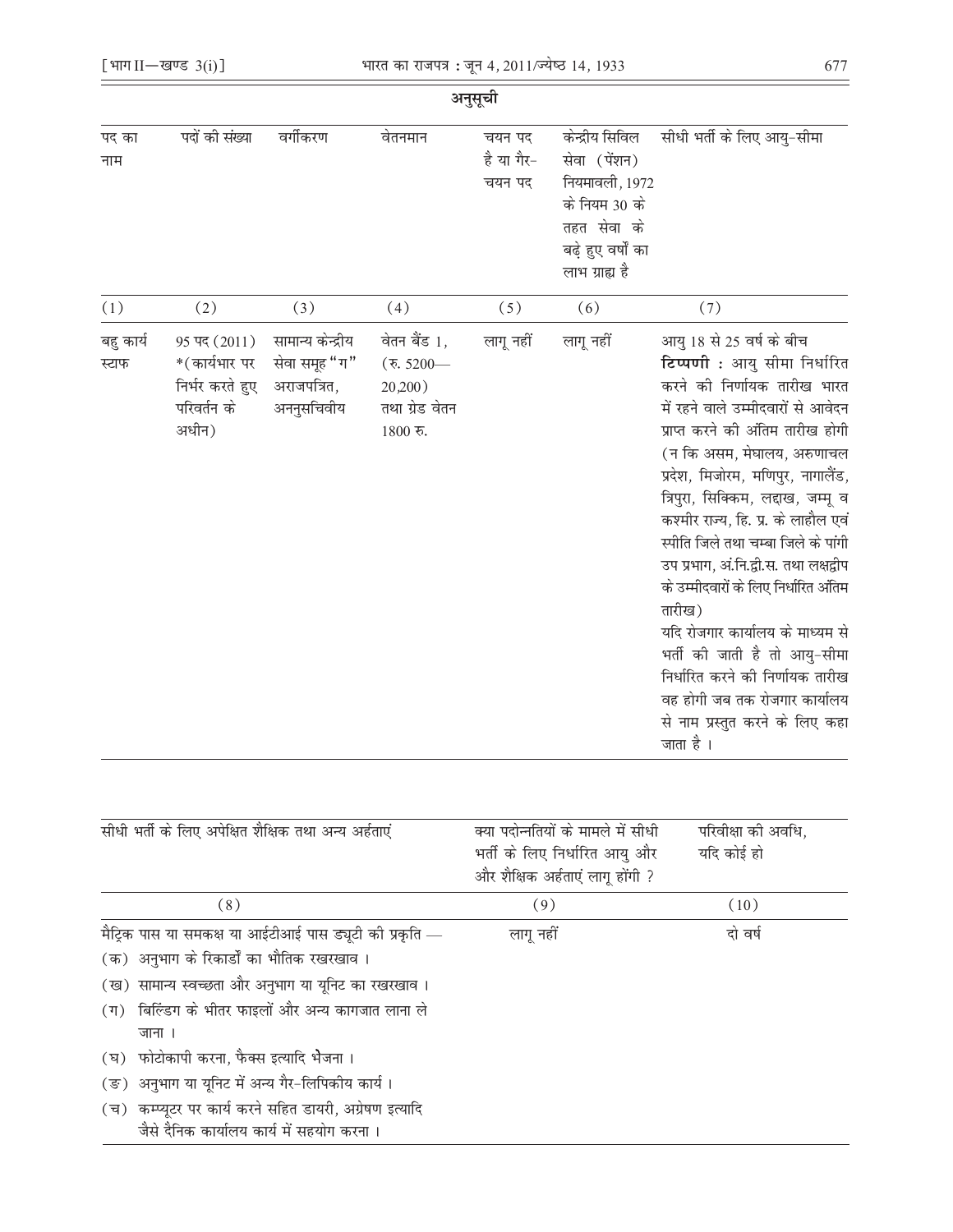- (छ) डाक पहुंचाना (बिल्डिंग से बाहर)।
- (ज) निगरानी एवं वार्ड ड्यूटियां ।
- (झ) कमरों को खोलना और बन्द करना।
- (ट) कमरों को साफ करना।
- (ठ) फर्निचर इत्यादि को झाडना।
- (त) बिल्डिंग, अन्य सामान की सफाई।
- (थ) उसके पास यदि आईटीआई अर्हता है तो उससे संबंधित कार्य।
- (द) वाहनों की ड्राइविंग, यदि उसके पास वैध लाइसेंस हो।
- (ध) पार्कों, लानों, गमले वाले पौधों का रखरखाव।
- (न) वरिष्ठ प्राधिकारी द्वारा सौंपा गया कोई अन्य कार्य।

**भर्ती की पद्धति** : क्या भर्ती सीधी या पदोन्नति द्वारा या प्रतिनियुक्ति/ स्थानान्तरण आधार पर होगी तथा विभिन्न पद्धतियों द्वारा भरी जाने वाली रिक्तियों की प्रतिशतता

पदोन्नति/प्रतिनियक्ति/स्थानान्तरण द्वारा भर्ती की दशा में वे श्रेणियां जिनसे पदोन्नति/प्रतिनियुक्ति/स्थानान्तरण किया जाएगा

| $\pm$             | 12)       |
|-------------------|-----------|
| सीधी भर्ती द्वारा | लागू नहीं |

यदि विभागीय प्रोन्नति समिति है तो उसकी संरचना

भर्ती करने में किन परिस्थितियों में संघ लोक सेवा आयेाग से परामर्श किया जाएगा

| (13)                                                                                           |          | (14)        |
|------------------------------------------------------------------------------------------------|----------|-------------|
| समूह "ग" विभागीय पदोन्नति समिति (पुष्टिकरण पर विचार<br>के लिए) जिसमें निम्नलिखित शामिल होंगे — |          | लागू नहीं । |
| 1.  मुख्य मृदा सर्वेक्षण अधिकारी, भारतीय मृदा और भूमि<br>उपयोग सर्वेक्षण (एसएलयूएसआई)          | —अध्यक्ष |             |
| 2. कार्यालय अध्यक्ष, मुख्यालय                                                                  | —सदस्य   |             |
| 3. अवर सचिव (एनआरएम)                                                                           | —सदस्य   |             |
| 4. किसी केन्द्र के कार्यालय का अध्यक्ष                                                         | —सदस्य   |             |

[फा. सं. 3-3/2010-एनआरएम-II]

श्रीमति कैलाश प्रसाद, अवर सचिव

# MINISTRY OF AGRICULTURE

#### (Department of Agriculture and Co-operation)

New Delhi, the 27th May, 2011

G.S.R. 173.—In exercise of the powers conferred by the proviso to article 309 of the Constitution and in supersession of All India Soil and Land Use Survey Organisation (Group 'D' posts) Recruitment Rules, 1982, except as respects things done or omitted to be done before such supersession, the President hereby makes the following rules regulating the method of recruitment to the post of Multi Tasking Staff in the Soil and Land Survey of India, in the Ministry of Agriculture under the Department of Agriculture and Co-operation, namely :-

1. Short title and commencement.—(1) These rules may be called the Soil and Land Use Survey of India (Multi Tasking Staff) Recruitment Rules, 2011.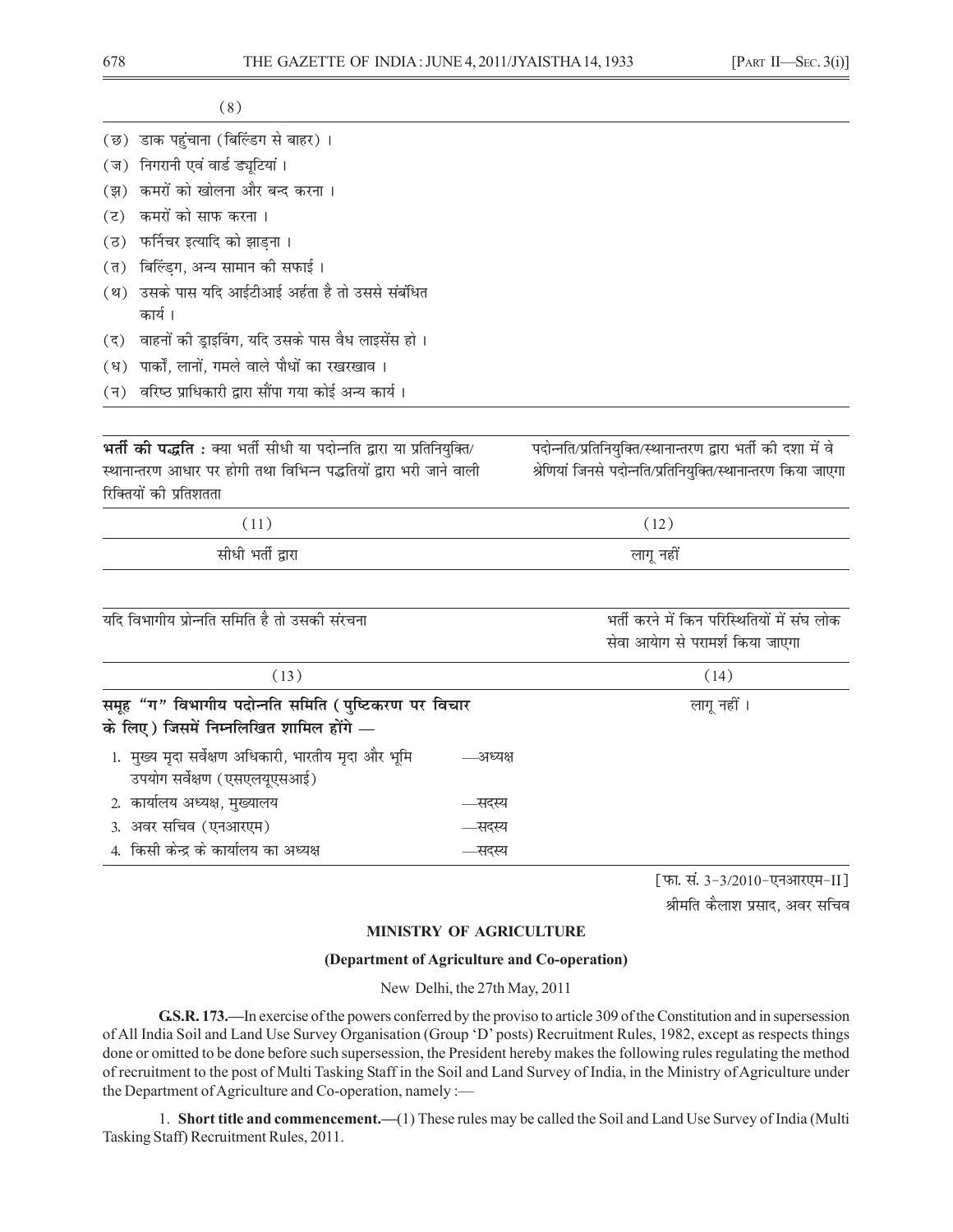(2) They shall come into force on the date of their publication in the Official Gazette.

2. **Number of posts, classification and pay band and grade pay or pay scale.—**The number of the said posts, its classification and the pay band and grade pay or pay scale attached thereto shall be as specified in columns (2) to (4) of the Schedule annexed to these rules.

3. **Method of recruitment, age limit and other qualifications, etc.—**The method of recruitment, age limit, qualifications and other matters relating thereto shall be as specified in columns (5) to (14) of the said Schedule.

4. **Disqualification. —**No person,—

(a) who has entered into or contracted a marriage with a person having a spouse living, or

(b) who, having a spouse living, has entered into or contracted a marriage with any person,

shall be eligible for appointment to the said posts :

Provided that the Central Government may, if satisfied that such marriage is permissible under the personal law applicable to such person and the other party to the marriage and that there are other grounds for so doing, exempt any person from the operation of this rule.

5. **Power to relax.—**Where the Central Government is of the opinion that it is necessary or expedient so to do, it may, by order and for reasons to be recorded in writing, relax any of the provisions of these rules with respect to any class or category of persons.

6. **Saving.—**Nothing in these rules shall affect reservation, relaxation of age limit and other concessions required to be provided for the Scheduled Castes, the Scheduled Tribes, the Other Backward Classes, Ex-servicemen and other special categories of persons in accordance with the orders issued by the Central Government from time to time in this regard.

| Name of Number<br>the post of post |                                                                                 | Classifi-<br>cation                                                                    | Pay band<br>and grade<br>pay or pay<br>scale                           | Whether<br>selection<br>post<br>or non-<br>selection<br>post | Whether benefit<br>of added years of<br>service admissible<br>under Rule 30 of<br>the Central Civil<br>Services (Pension)<br>Rules, 1972 | limit<br>for direct<br>Age<br>recruits                                                                                                                                                                                                                                                                                                                                                                                                                                                                                                                                       |
|------------------------------------|---------------------------------------------------------------------------------|----------------------------------------------------------------------------------------|------------------------------------------------------------------------|--------------------------------------------------------------|------------------------------------------------------------------------------------------------------------------------------------------|------------------------------------------------------------------------------------------------------------------------------------------------------------------------------------------------------------------------------------------------------------------------------------------------------------------------------------------------------------------------------------------------------------------------------------------------------------------------------------------------------------------------------------------------------------------------------|
| (1)                                | (2)                                                                             | (3)                                                                                    | (4)                                                                    | (5)                                                          | (6)                                                                                                                                      | (7)                                                                                                                                                                                                                                                                                                                                                                                                                                                                                                                                                                          |
| Multi<br>Tasking<br>Staff          | 95 posts<br>(2011)<br>(*Subject<br>to variation<br>depending<br>on<br>workload) | General<br>Central<br>Services,<br>Group $C$ ,<br>Non-Gazetted,<br>Non-<br>Ministerial | Pay band-1<br>$Rs.5200-$<br>20200) with<br>grade pay of<br>of Rs. 1800 | <b>Not</b><br>applicable                                     | <b>Not</b><br>applicable                                                                                                                 | Between 18 and 25 years<br>of age.<br>Note 1: The crucial date for<br>determining the age limit<br>shall be the closing date<br>for receipt of application<br>from candidates in India<br>(and not the closing date<br>prescribed<br>for<br>those<br>in Assam, Meghalaya,<br>Arunachal<br>Pradesh,<br>Mizoram,<br>Manipur,<br>Nagaland, Tripura, Sikkim,<br>Ladakh Division of Jammu<br>and Kashmir State, Lahaul<br>and Spiti District and Pangi<br>sub-division of Chamba<br>district of<br>Himachal<br>Pradesh, Andaman and<br>Nicobar<br>Islands<br>and<br>Lakshadweep). |

### **SCHEDULE**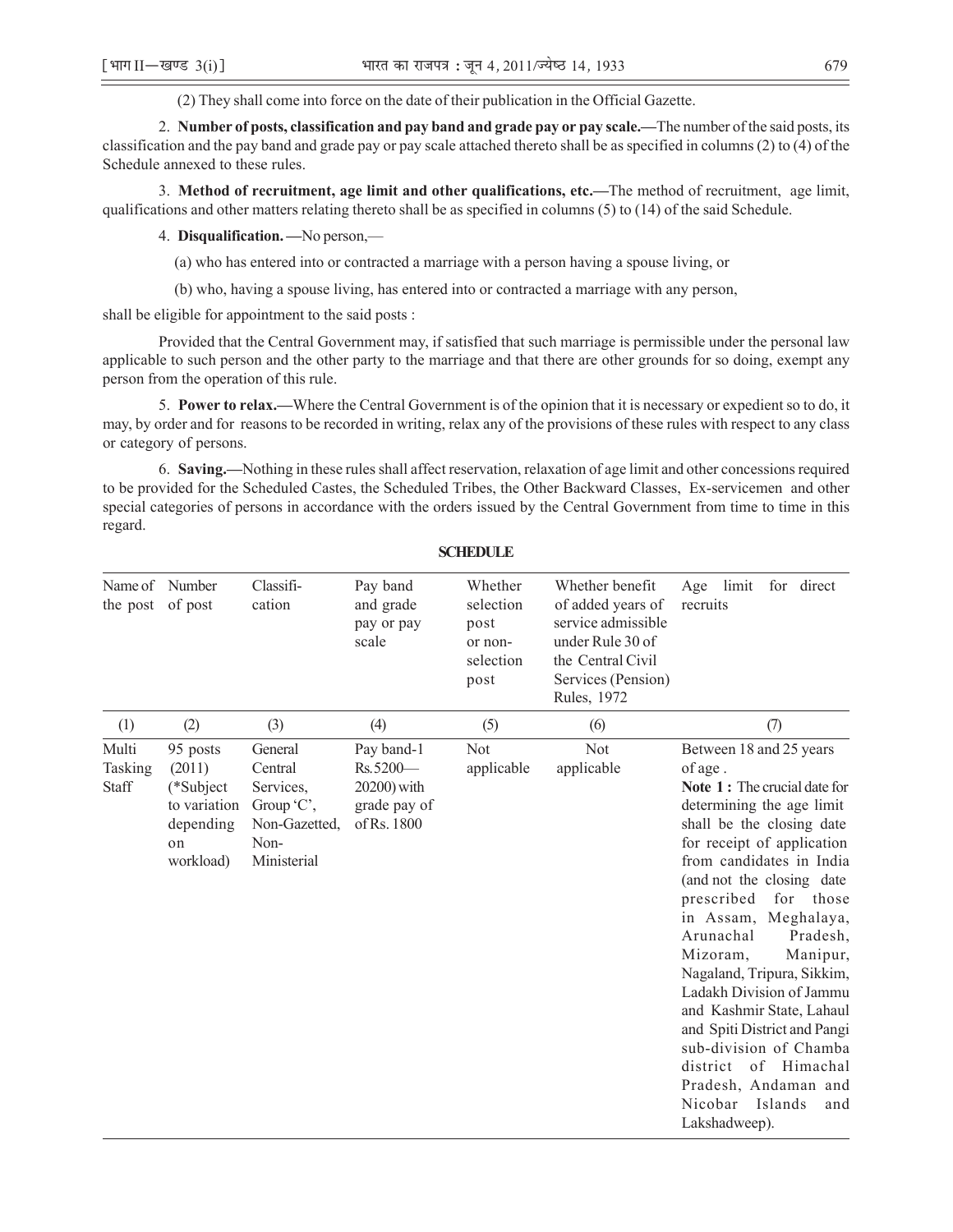|                            |                                                                                                                                                                               |                                                                                                                        | (7)                                                                                                                                                                                                                                 |
|----------------------------|-------------------------------------------------------------------------------------------------------------------------------------------------------------------------------|------------------------------------------------------------------------------------------------------------------------|-------------------------------------------------------------------------------------------------------------------------------------------------------------------------------------------------------------------------------------|
|                            |                                                                                                                                                                               |                                                                                                                        | In case the recruitment is<br>through<br>made<br>th e<br>Employment Exchange, the<br>crucial date for determining<br>the age limit shall be the last<br>date upto which the<br>Employment Exchange is<br>asked to submit the names. |
|                            | Educational and other qualifications required for<br>direct recruits                                                                                                          | Whether age and educational<br>qualifications prescribed for<br>direct recruits will apply in the<br>case of promotees | Period of probation if, any                                                                                                                                                                                                         |
|                            | (8)                                                                                                                                                                           | (9)                                                                                                                    | (10)                                                                                                                                                                                                                                |
| (a)<br>(b)                 | Pass in Matriculation or equivalent or pass in ITI.<br>Nature of Duties.-<br>Physical maintenance of records of the Section.<br>General cleanliness and upkeep of the Section | Not applicable                                                                                                         | Two years                                                                                                                                                                                                                           |
| (c)                        | or Unit.<br>Carrying of files and other papers within the<br>building.                                                                                                        |                                                                                                                        |                                                                                                                                                                                                                                     |
| (d)                        | Photocopying, sending of FAX etc.                                                                                                                                             |                                                                                                                        |                                                                                                                                                                                                                                     |
| (e)                        | Other non-clerical work in the Section or Unit.                                                                                                                               |                                                                                                                        |                                                                                                                                                                                                                                     |
| (f)                        | Assisting in routine office work like diary,<br>despatch etc., including working on computer.                                                                                 |                                                                                                                        |                                                                                                                                                                                                                                     |
| (g)                        | Delivering of dak (outside the building).                                                                                                                                     |                                                                                                                        |                                                                                                                                                                                                                                     |
| (h)                        | Watch and eard duties.                                                                                                                                                        |                                                                                                                        |                                                                                                                                                                                                                                     |
| (i)                        | Opening and closing of rooms.                                                                                                                                                 |                                                                                                                        |                                                                                                                                                                                                                                     |
| (i)                        | Cleaning of rooms.                                                                                                                                                            |                                                                                                                        |                                                                                                                                                                                                                                     |
| (k)                        | Dusting of furniture etc.                                                                                                                                                     |                                                                                                                        |                                                                                                                                                                                                                                     |
| $\left( \mathbf{I}\right)$ | Cleaning of building, fixtures etc.                                                                                                                                           |                                                                                                                        |                                                                                                                                                                                                                                     |
| (m)<br>(n)                 | Work related to his ITI qualifications, if it exists.<br>Driving of vehicles, if in possession of valid<br>driving licence.                                                   |                                                                                                                        |                                                                                                                                                                                                                                     |
| (0)                        | Upkeep of parks, lawns, potted plants etc.                                                                                                                                    |                                                                                                                        |                                                                                                                                                                                                                                     |
| (p)                        | Any other work assigned by the superior<br>authority.                                                                                                                         |                                                                                                                        |                                                                                                                                                                                                                                     |

| <b>Method of recruitment:</b> Whether by direct recruitment or by<br>promotion or by deputation or absorption and percentage<br>of vacancies to be filled by various methods | In the case of recruitment by promotion or by deputation<br>or absorption, grades from which promotion<br>or deputation or absorption to be made |
|------------------------------------------------------------------------------------------------------------------------------------------------------------------------------|--------------------------------------------------------------------------------------------------------------------------------------------------|
| (11)                                                                                                                                                                         | (12)                                                                                                                                             |
| By Direct Recruitment                                                                                                                                                        | Not Applicable                                                                                                                                   |
|                                                                                                                                                                              |                                                                                                                                                  |